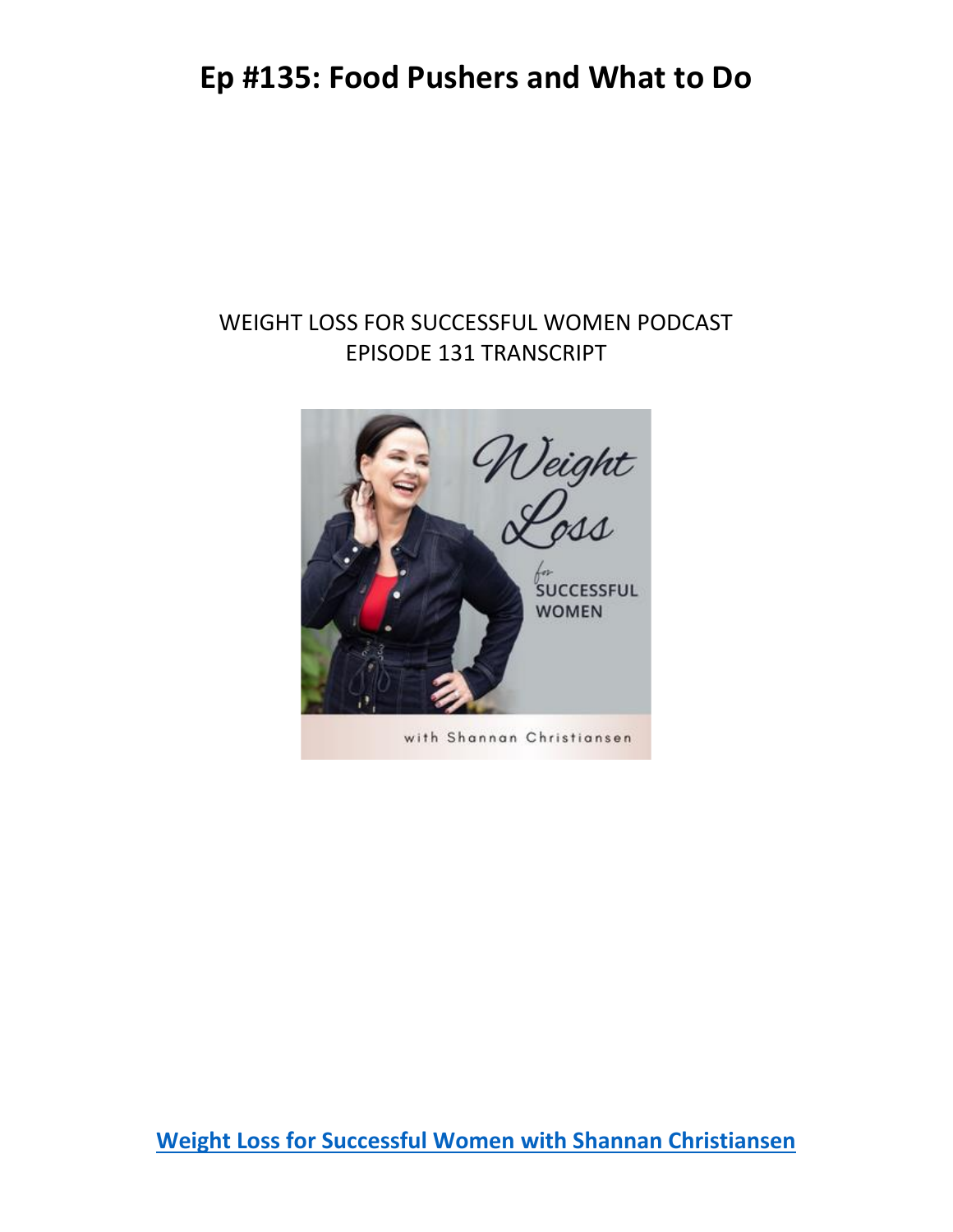You are listening to the Weight Loss for Successful Women podcast with Shannan Christiansen episode number 135. Welcome to Weight Loss for Successful Women, a podcast for women who are ready to break the diet cycle and end their struggle with weight for good. Here's your host, fortune 100 executive, and certified life coach, Shannan Christiansen.

Hello Love. So excited to be back with you. Today's episode, ah, it's a long time coming. Ladies asked me about this all the time. And so if you've ever had a food pusher, you want to listen to this episode. When this episode releases it will be the week of Unstoppable Live. This is my once per year amazing inperson, virtual member only Transform Boss event. And ladies, I am so excited about it. I can't even, I have been thinking, breathing Unstoppable Live for the last couple of months. My team and I, we have been working and planning and, oh my goodness, I just cannot wait. We have worked really hard this year to make the virtual experience like they're in the room with us.

So I just cannot wait. And then of course, all my in-person ladies, I can't wait to hug them. I can't wait to hug and squeeze them. And it is just so exciting. And ladies, if you are not a Boss yet, for sure you want to take my free course so that, you know, again, you can start this work and then I think we're going to open in June. So you want to be ready. Yeah, June. I can't remember the date right now, but in June we're going to open again, I think for five days. So you don't want to miss out on that. I'm just excited. I'm excited. Actually, one of my team members, Jenn, she's like, I think you're glowing. And I swear it's just from the excitement.

So in today's episode, I want to talk about food pushers and what to do. Let's first define what a food pusher is. So we have other humans who offer us food, who try to convince us to eat the thing. You might have a food buddy; maybe it's your mom, your spouse, your friend, and you know, they want you to eat with them. So they try to convince you or they offer you food. My mom loved food. She loved cooking. She was an amazing, amazing cook. And it was the way that she showed love. She wanted you to enjoy her cooking and loved watching you eat it. She could have been called a food pusher for sure.

And I kind of am one too. When I cook, I love watching others enjoy it. Now this is the important piece. Someone offering you food or wanting you to eat is just a circumstance. It's not until you have a thought about it that you make it mean something different than what it is, or you make it mean something that doesn't serve you. So here's an example. Your spouse knows that you're trying to lose weight and brings home donuts. You can make that mean he's sabotaging me. He wants me to be heavy. He doesn't support me. But those are choices. Those are just thoughts. You could also think he wanted a donut. Great for him. And he knows I love them too.

Just last week, one of my leaders brought in these delicious breakfast burritos. They are green chili beef in homemade tortillas. I love them. He's brought them in before. So he dropped one of them off to my admin for me. It was so nice. My admin said, Hey, so-and-so dropped this off, but I wasn't hungry and so I said, oh, just give it to someone else, I'm not hungry and I want someone else to enjoy it. I didn't make it mean anything. Now my admin, she looked at me like I was a little crazy because she knows one, how delicious they are, and two, how much I love them, but I just moved on, started to talk about something else. I thanked him and was grateful and hoped whoever got the burrito also enjoyed it.

See, I used to have some of those similar thoughts around food pushers. I wanted to make them wrong, but I was just pushing off the accountability to them. I was blaming them, having thoughts that I could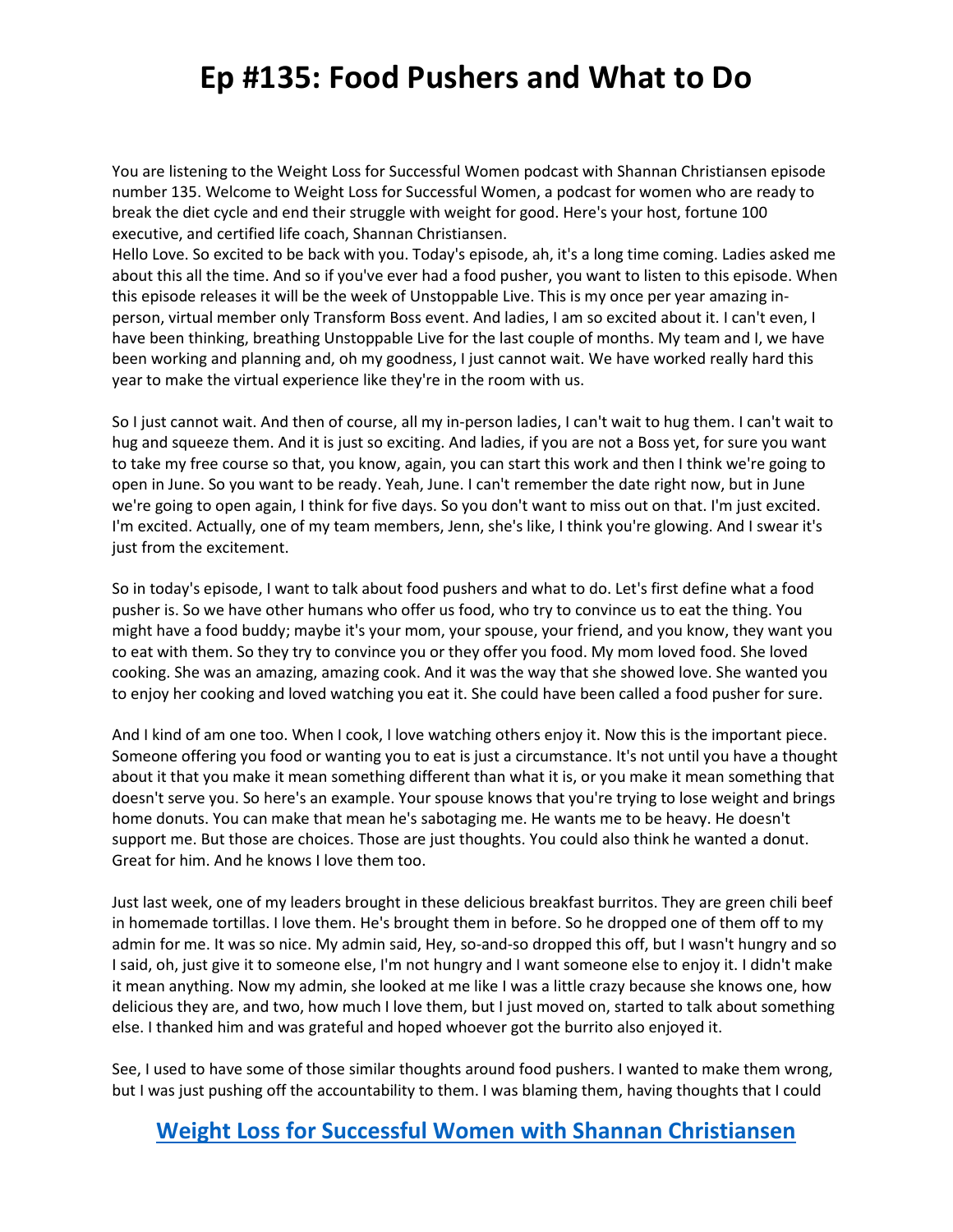not control myself. But it's just nonsense. If someone offers you food, brings home food, it doesn't mean anything until you have a thought about it.

No one is responsible for you losing or gaining weight except you. When you start taking ownership of your weight, your choices, you take your power back my love. If you keep blaming, pushing the ownership to others, then you're the victim and you can't move forward from that position. I'm a grown woman. No one makes my food choices except me. No one is force-feeding me. Paul just called me as I was writing this episode because he's going to lunch with one of his friends today. And they're going to this place called Backyard Taco. And I, you know, ladies, I, as you can tell, I love Mexican food. So he asked if I wanted anything, but it wasn't on my plan today.

So I said, enjoy, thanks for asking, but I'm good. No drama, just moved on. If someone is pushing it on you just thank them, tell them how much you love them for offering and how appreciative you are of them, but that you're just not hungry right now. Then change the conversation. Move on. It really is that simple. Even if they look at you crazy, they say something, you don't need to respond. Just move on. Sometimes they might feel upset. Maybe they even get angry because you don't want to eat what they're eating. Love, all you have to do is again, just say thank you, I appreciate you. I love you. When you come from a place of love, it is really hard for the other person to come back with anger.

And so just again, how much you love and appreciate, but you're just not hungry right now. It's one of the best ways when someone is, you know, trying to convince you to eat something is to come, instead of going into this whole thing about how they're sabotaging your weight loss. That does not work. Instead, you just love and appreciate them, and come from a place of love. And really, I'm telling you the easiest way is just to say, oh, you know, I'm just not hungry. But you know what? I'll take it, and maybe I'll eat it later. I'll put it on my plan for tomorrow. Again, my love, you just always have the option. And it's always about what you think about it. It's never about the other person.

Now, one thing I want to talk about is let's say they offer you the donut and you start negotiating about it. You start to have an urge for it. Like I want it, but it's not on your plan. Just stop, disrupt, count back from 30, and take a breath. Even just stopping and taking a breath will help you like allow yourself to come into awareness and allow yourself to, you know, say oh thank you so much, I'll take it and put it on my plan for tomorrow, or no thank you, I'm not hungry right now. It'll just give you a moment before you just kind of take it because you have the urge and eat it.

Now, if you're a Boss, go into module 2 video number 23. This is where I go deep into handling urges and what to do. If you're not a Transform Boss, you can listen to episode number 3 of the podcast. And I start to go into how to handle it. Love, you are always in control. You always decide what you're going to eat. If someone offers you food, decide what you want to think about it. Something that serves you, then take the next best action for you.

The transformational questions and actions are one, who do you believe to be the food pushers in your life? Two, what do you want to believe about it? Three, make a decision ahead of time of what you're going do the next time they offer or bring home something.

And if you're not part of Transform Boss, take my free course. Go to freebosscourse.com. This will give you an introduction and a workbook to get you started on losing weight for the very last time. Ooh, so